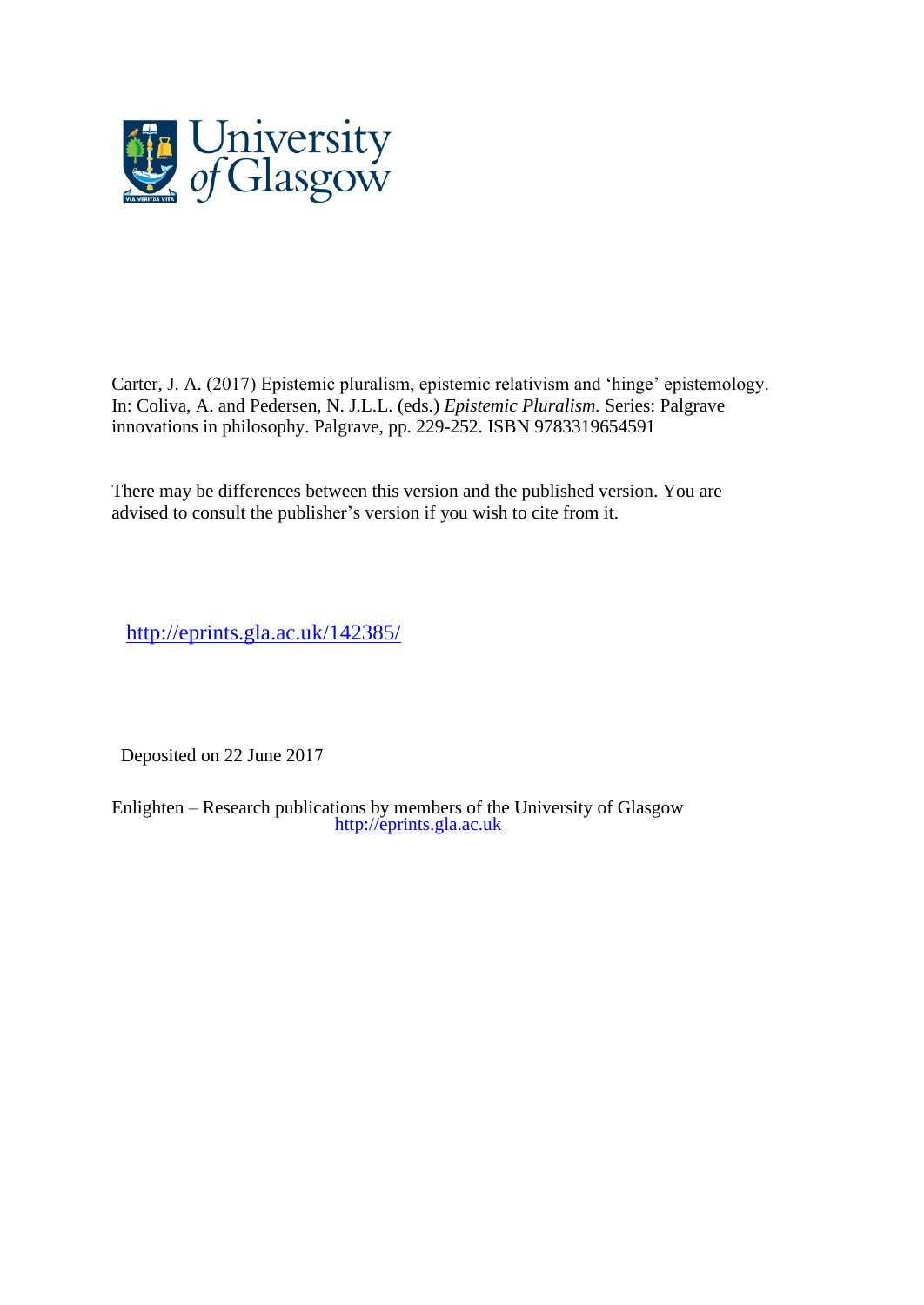For *Epistemic Pluralism*, (eds.) A. Coliva and N.J.L.L. Pedersen (Palgrave, *forthcoming*).

# **Epistemic Pluralism, Epistemic Relativism and 'Hinge' Epistemology**

J. Adam Carter *University of Glasgow* <adam.carter@glasgow.ac.uk>

> *Abstract:* According to Paul Boghossian (2006, 73) a core tenet of epistemic relativism is what he calls *epistemic pluralism*, according to which (i) 'there are many fundamentally different, genuinely alternative epistemic systems', but (ii) 'no facts by virtue of which one of these systems is more correct than any of the others'. Embracing the former claim is more or less uncontroversial– viz., a descriptive fact about epistemic diversity. The latter claim by contrast is very controversial. Interestingly, the Wittgenstenian 'hinge' epistemologist, in virtue of maintaining that rational evaluation is essentially local, will (arguably, at least) be committed to the more controversial leg of the epistemic pluralist thesis, simply in virtue of countenancing the descriptive leg. This paper does three central things. First, it is shown that this 'relativistic' reading of Wittgenstein's epistemology is plausible only if the locality of rational evaluation (in conjunction with a reasonable appreciation of epistemic diversity) commits the Wittgenstenian to a further epistemic incommensurability thesis. Next, Duncan Pritchard's (e.g., 2009; 2015) novel attempt to save the hinge epistemologist from a commitment to epistemic incommensurability is canvassed and critiqued. Finally, it is suggested how, regardless of whether Pritchard's strategy is successful, there might be another very different way—drawing from recent work by John MacFarlane (2014)—for the hinge epistemologist to embrace epistemic pluralism while steering clear of epistemic relativism, understood in a very specific way.

#### **INTRODUCTION**

According to Paul Boghossian (2006, 73), a core tenet of epistemic relativism is what he calls *epistemic pluralism*, the thesis that (i) 'there are many fundamentally different, genuinely alternative epistemic systems', but (ii) 'no facts by virtue of which one of these systems is more correct than any of the others.'[1](#page-1-0) Metaepistemological absolutists often take for granted that the less controversial (i) does not entail the more

<span id="page-1-0"></span> $1$ Boghossian (2006, 73).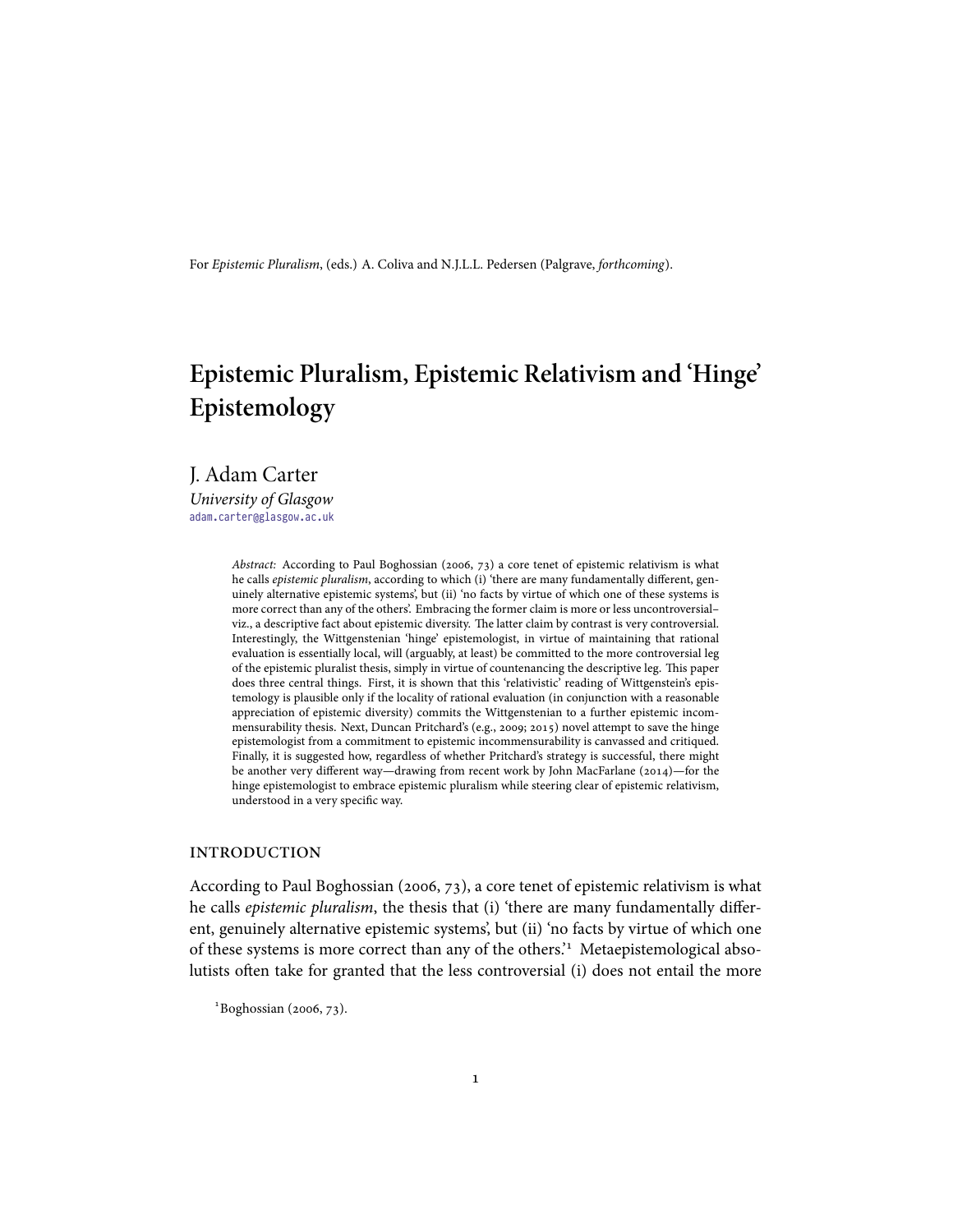controversial (ii), and with this assumption in hand, insist that (ii) is false even if the descriptive claim captured by (i) is true<sup>[2](#page-2-0)</sup>.

Interestingly, though, this stock absolutist response to the pluralist component of epistemic relativism is plausibly not available to the Wittgenstenian 'hinge' episte-mologist<sup>[3](#page-2-1)</sup>, for whom the more controversial element of epistemic pluralism, (ii), is (arguably) inevitable once it is affirmed that there are many, or indeed *any*, fundamentally different, genuinely alternative epistemic systems. This raises an important dilemma for the would-be Wittgenstenian epistemologist: either grant that a hinge epistemology is essentially a relativistic epistemology (one which embraces both legs of the epistemic pluralism thesis), or alternatively deny at least some version of the widely accepted descriptive claim that there are many fundamentally different, genuinely alternative epistemic systems. In the face of this dilemma, Duncan Pritchard (2009; 2010; 2015) has recently defended a non-relativistic reading of Wittgenstein's epistemology, and accordingly, has sought to reject, with some qualifications, the descriptive component of the epistemic pluralist thesis.

Here is the plan. §1 distinguishes between different versions of descriptive epistemic pluralism, clarifying which version (paired with a Wittgenstenian epistemology) arguably commits one to the stronger 'equal standing' leg of epistemic pluralism. §§2–3 outline and critique Pritchard's anti-relativistic response to relativist interpretations of Wittgenstein's epistemology, with a focus on Pritchard's Davidsonian and '*über hinge*' strategies—viz., strategies that can be used to resist with some qualifications the version of descriptive leg of the epistemic pluralist thesis that would seem to commit the hinge epistemologist to epistemic incommensurability. §4 suggests how, regardless of whether Pritchard's strategy succeeds, the Wittgenstenian hinge epistemologist might nonetheless have available a metaepistemological rationale for accepting (within a Wittgenstenian framework) the very version of descriptive pluralism which Pritchard's brand of hinge epistemology rejects, whilst nonetheless avoiding any further commitment to epistemic relativism, understood along certain specific lines.

<span id="page-2-0"></span><sup>2</sup> For a notable expression of the more idea that descriptive forms of relativism do not entail relativism in a philosophically interesting sense, see Rachels (2003, e.g, 16-23); see also Boghossian (2006, Ch. 5–6). Cf., Baghramian and Carter (2015, §2.1) for an overview of various discussions of descriptive relativism in epistemology.

<span id="page-2-1"></span><sup>3</sup>I will be using 'hinge epistemology' to refer to the epistemological theses clustered around the notion of a 'hinge proposition' as advanced in Wittgenstein's posthumous *On Certainty* (1969). See also Coliva (2010b) and Pritchard (2015) for some notable contemporary expositions of this approach.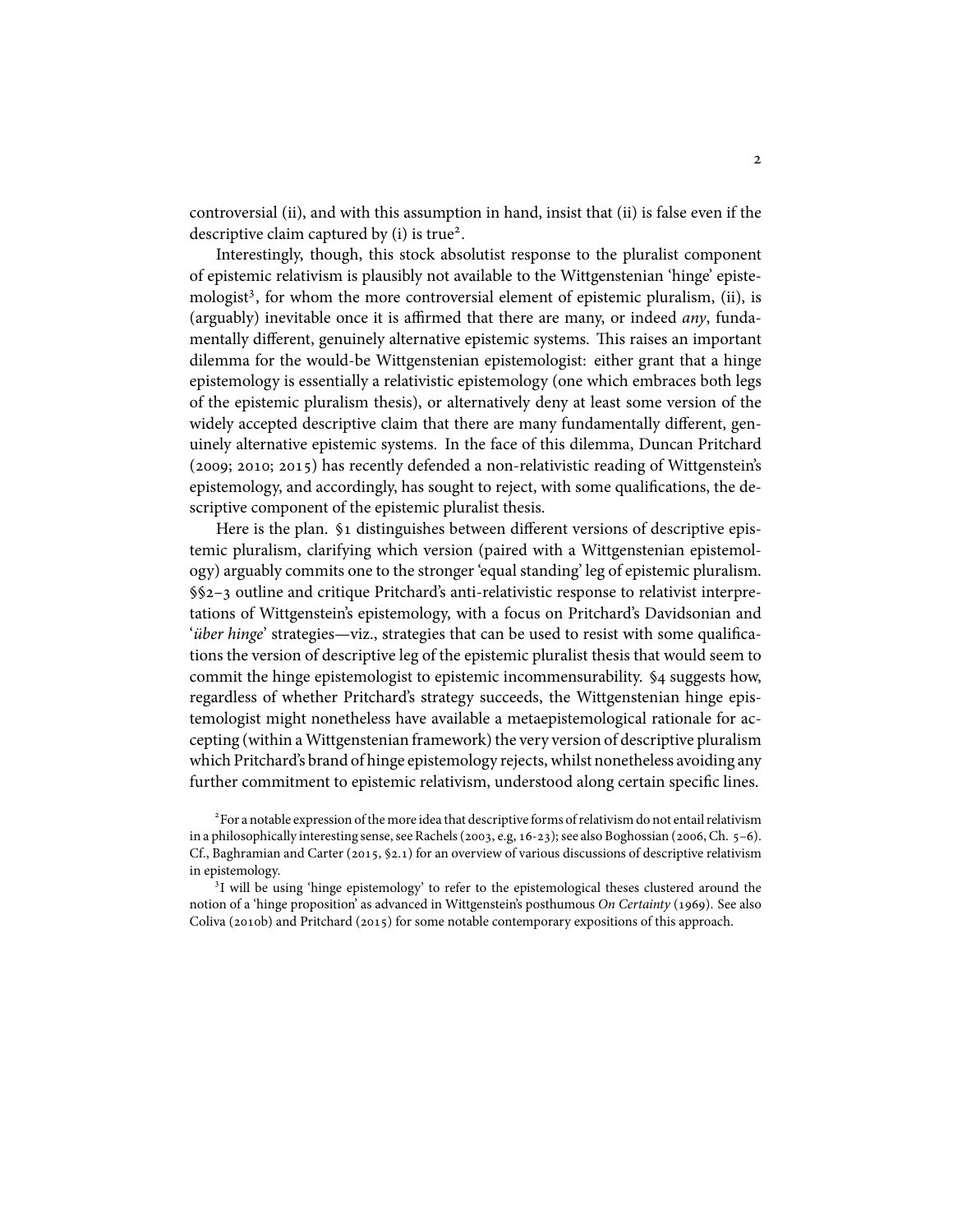# 1. descriptive epistemic pluralism, epistemic incommensurability and relativism

Everyone ought to be an epistemic pluralist in a very minimal (and uninteresting) sense: we should all agree that not all epistemic systems are *identical*. Define an 'epistemic system' as a set of epistemic principles. Epistemic principles are, to follow here Paul Boghossian (e.g., 2001; 2006) general normative propositions that specify the conditions under which certain beliefs have positive or negative epistemic merit<sup>[4](#page-3-0)</sup>. Call the thesis that not all epistemic systems are identical *weak descriptive epistemic pluralism.*

We also needn't stray from what's entirely obvious to embrace a slightly stronger version of descriptive epistemic relativism according to which some epistemic systems are *significantly* different from other epistemic systems, where 'significantly' means more than simply 'non-identical'. Call this *moderate descriptive epistemic pluralism.* Consider briefly a sample of some 'wayward<sup>[5](#page-3-1)</sup>' features of certain contemporary epistemic systems:

*Zetetic Astronomy*: Maintains that the earth is a 'flat disk centered at the North Pole' and that the 'sun, moon, planets, and stars only a few hundred miles above the surface of the earth'[6](#page-3-2) .

*Amondawa tribe*: Lacks linguistic structures that relate time and space, and furthermore, lacks any abstract concept of 'time'[7](#page-3-3).

*Yaohnanen*: This tribe is convinced that Prince Phillip, the current Duke of Edinburgh, is the embodiment of a spirit that was born on a volcano on their island, the 'pale-skinned son of the mountain spirit<sup>[8](#page-3-4)</sup>.'

The Zetetic Astronomers, the Amondawa and the Yaohnanen part ways with us not just peripherally, but fundamentally, when it comes to the nature of the planet we occupy, the relatedness of time and space, and Prince Philip's divine attributes,

<span id="page-3-0"></span><sup>4</sup>At least provided we are cognitivists, epistemic principles can be true or false. By contrast, epistemic *rules* are prescriptive; for example, *In conditions C, belief in way W.* Epistemic principles, if true, imply epistemic rules or norms which, qua prescriptive, are not truth-apt. For example, if the principle *Beliefs formed on the basis of wishful thinking are unjustified* is true, then its truth gives rise to a non-truth-apt prescriptive epistemic rule to the effect that: *If your basis for B is wishful thinking, don't believe B.*

<span id="page-3-1"></span>5 I borrow this expression from Quassim Cassam (2016).

<span id="page-3-3"></span><span id="page-3-2"></span>6 <https://www.theflatearthsociety.org/home/index.php/about-the-society>.

7 See for example Sinha et al. (2011). For some examples of similar cases of epistemic diversity that include the unavailability of certain concepts for the purposes of reasoning and planning, see (Hacking 1982)

<span id="page-3-4"></span>8 [http://news.bbc.co.uk/1/hi/programmes/from/\\_our/\\_own/\\_correspondent/6734469.stm](http://news.bbc.co.uk/1/hi/programmes/from/_our/_own/_correspondent/6734469.stm).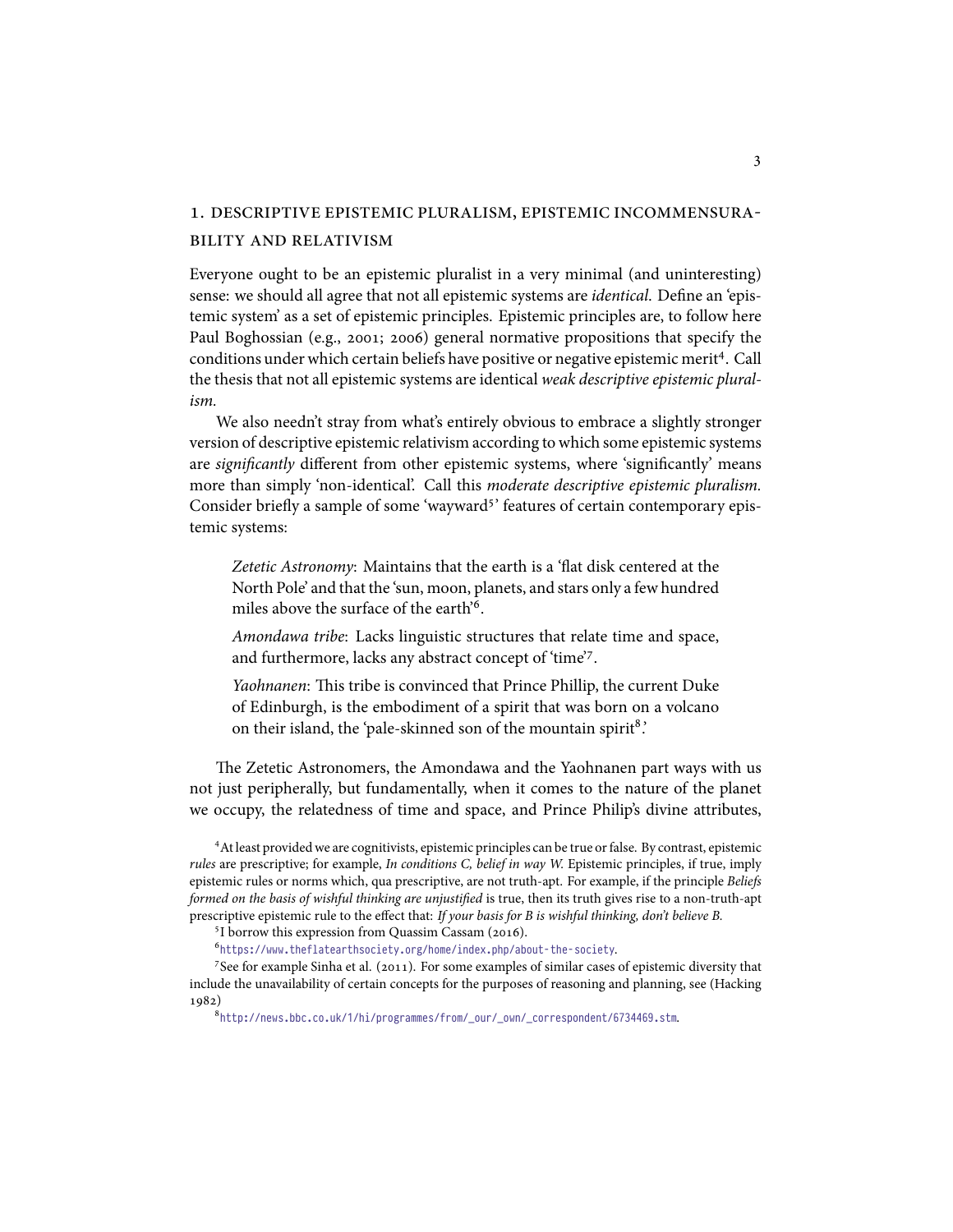respectively. We should all be moderate descriptive epistemic pluralists because there's plenty of evidence for the *existence* of these kinds of belief systems.

This said, let's revisit more carefully the component of epistemic relativism that Paul Boghossian calls *epistemic pluralism*, a doctrine that is comprised of two theses:

**Epistemic pluralism**: (i) 'there are many fundamentally different, genuinely alternative epistemic systems', but (ii) 'no facts by virtue of which one of these systems is more correct than any of the others'[9](#page-4-0) .

The first leg is effectively the thesis we are calling *moderate descriptive epistemic pluralism* (hereafter, MDEP)*,* a thesis we should all accept. The second thesis is, however, deeply controversial. Whereas absolutists and relativists alike should accept MDEP, absolutists deny (ii) while relativists accept it. From the absolutists's perspective, there needn't be anything philosophically significant about diversity of opinion, even when it is radical. The absolutist's stock diagnosis of radically divergent epistemic systems (and ensuing disagreements owing to such divergent systems) will be that at least one such system is riddled with error. The relativist is inclined to a different diagnosis. For ease of exposition, let's call the second leg of the epistemic pluralist's thesis *equal standing*, to capture the claim that there are no facts by virtue of which any epistemic system is more correct than any other.

One reason many epistemic relativists are inclined to *equal standing* once MDEP is granted is that they accept, in addition to MDEP, a further thesis about the possibility conditions of rational persuasion—*epistemic imcommensurability*.

**Epistemic incommensurability (EI)**: It is possible for two agents to have opposing beliefs which are rationally justified to an equal extent where there is no rational basis by which either agent could properly persuade the other to revise their view.

Consider that if MDEP were false—that is, if everyone more or less shared the same epistemic system—then this fact would undercut the putative motivation for embracing EI, at least, in so far as the kinds of agents we're interested in are creatures like us (rather than, say, possible agents very different from us). After all, if everyone accepted (more or less) the same epistemic system (with only peripheral differences), then it's hard to see why rational persuasion *wouldn't* at least in principle be possible.

However, the very possibility of rational persuasion does indeed look much bleaker once we grant that epistemic systems can and do radically diverge, *a la* MDEP. To appreciate why a relativist might be inclined to accept EI, given MDEP, just consider

<span id="page-4-0"></span>9 (Boghossian 2006, 73).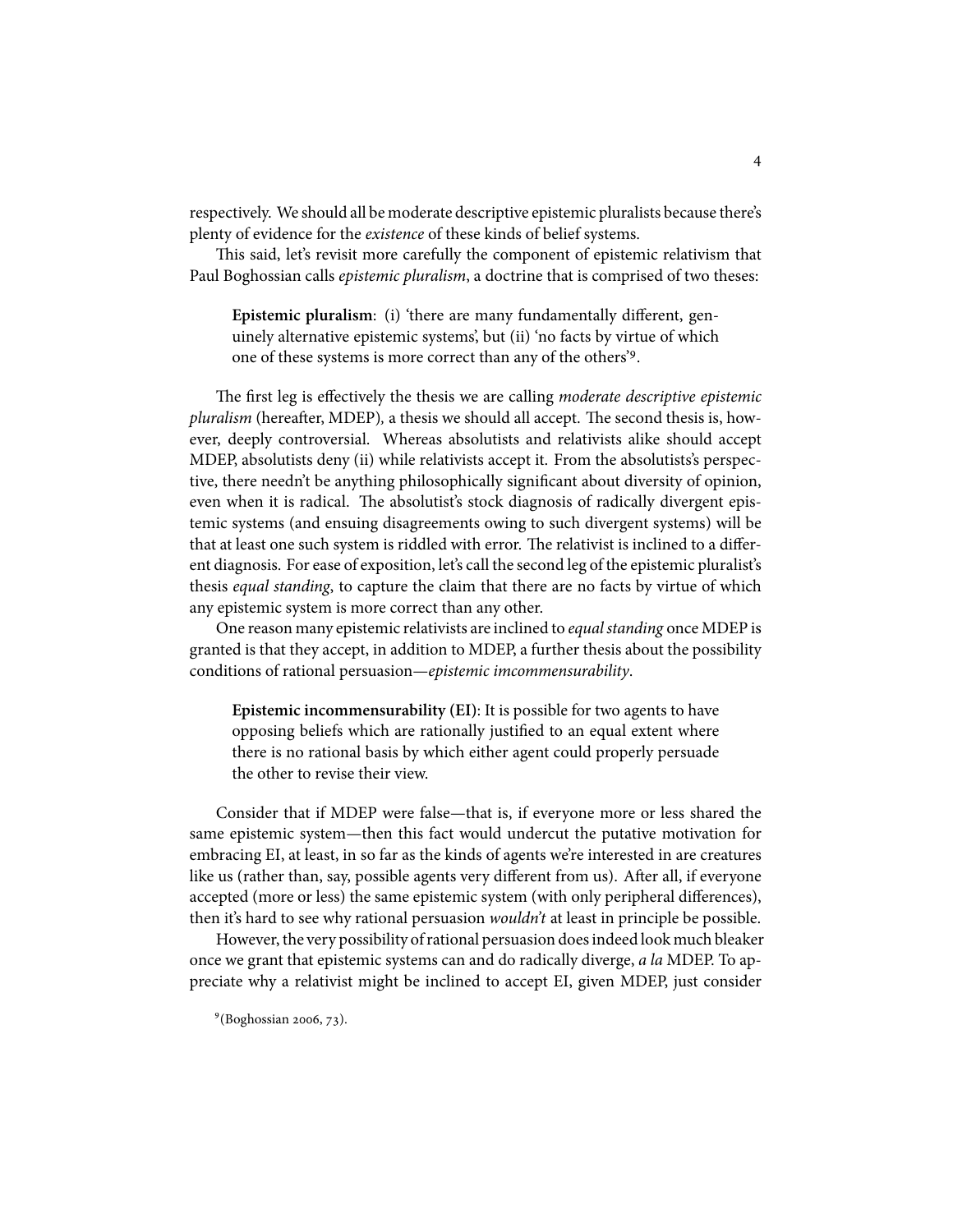Richard Rorty's (1980) notable diagnosis of the famous  $17<sup>th</sup>$  century dispute between Galileo and Cardinal Bellarmine concerning the truth of heliocentrism, where each reached different and incompatible conclusions. Galileo claimed that heliocentrism was true, and he appealed to telescopic evidence (and more generally to Western science) in support of his claim; Bellarmine denied heliocentrism, embracing instead geocentrism, on the basis of Scriptural evidence, supplied by the Catechism of the Catholic Church<sup>[10](#page-5-0)</sup>. Each verdict came out justified, respectively, with reference to each's *own* accepted epistemic system, but not to the other's. And further, neither seemed very well positioned to rationally persuade the other<sup>[11](#page-5-1)</sup>.

In short, MDEP, taken to its logical conclusion, gives us cases of deep disagreement viz., disagreement about some target proposition(s) but also disagreement about what kinds of evidence are even relevant to adjudicating the target proposition(s)<sup>[12](#page-5-2)</sup>. The relativist takes such deep disagreements that are the natural consequence of MDEP as evidence for EI, a thesis that itself implies the *equal standing* leg of epistemic pluralism. The absolutist by contrasts blocks the move from MDEP to EI to equal standing by simply denying that MDEP gives rise to EI. There are various ways to do this, both sceptical and non-sceptical<sup>[13](#page-5-3)</sup>, though these strategies needn't concern us here.

What I want to suggest now is that certain substantive commitments in epistemology, when paired with MDEP, might arguably at least lead straight to EI (and thus to *equal standing*), even for epistemologists who, in embracing these substantive commitments, would prefer to steer clear of relativism.

Enter here Wittgenstenian 'hinge' epistemology—an epistemological approach inspired by Wittgenstein's posthumous writings in *On Certainty* (hereafter, OC), and which encourages a novel way of thinking about the structure of rational support, one which has profound implications for the status of our foundational beliefs—viz., beliefs of the sort G.E. Moore (1925; cf., 1939) had, erroneously in Wittgenstein's view, appealed to in an attempt to prove the existence of the external world. The gist of Wittgenstien's positive project can be framed against a background dissatisfaction with Moore. As Wittgenstein saw it, Moore was in no position to provide evidence for the claim that he has hands, a claim for which Moore took himself to be absolutely certain<sup>[14](#page-5-4)</sup>. Wittgenstein writes:

<span id="page-5-1"></span><span id="page-5-0"></span><sup>10</sup>For a detailed historical account of this dispute, see Finocchiaro (2009).

<sup>11</sup>For a detailed discussion of this case, see Carter (2016, Ch. 4). See also Boghossian (2006, Ch. 5–6) and Siegel (2011).

<span id="page-5-3"></span><span id="page-5-2"></span> $12$ I am using 'deep disagreement' here in a way that is consonant with Hales (2014).

<sup>13</sup>The most notable sceptical strategy for blocking the move from MDEP to EI is the Pyrrhonian strategy, which recommends withholding of judgment in the face of disagreement, or equipollence. For discussion of this strategy, see Carter (2016, Ch. 3).

<span id="page-5-4"></span><sup>14</sup>For a recent overview of contemporary work on Moore's proof, see Carter (2012).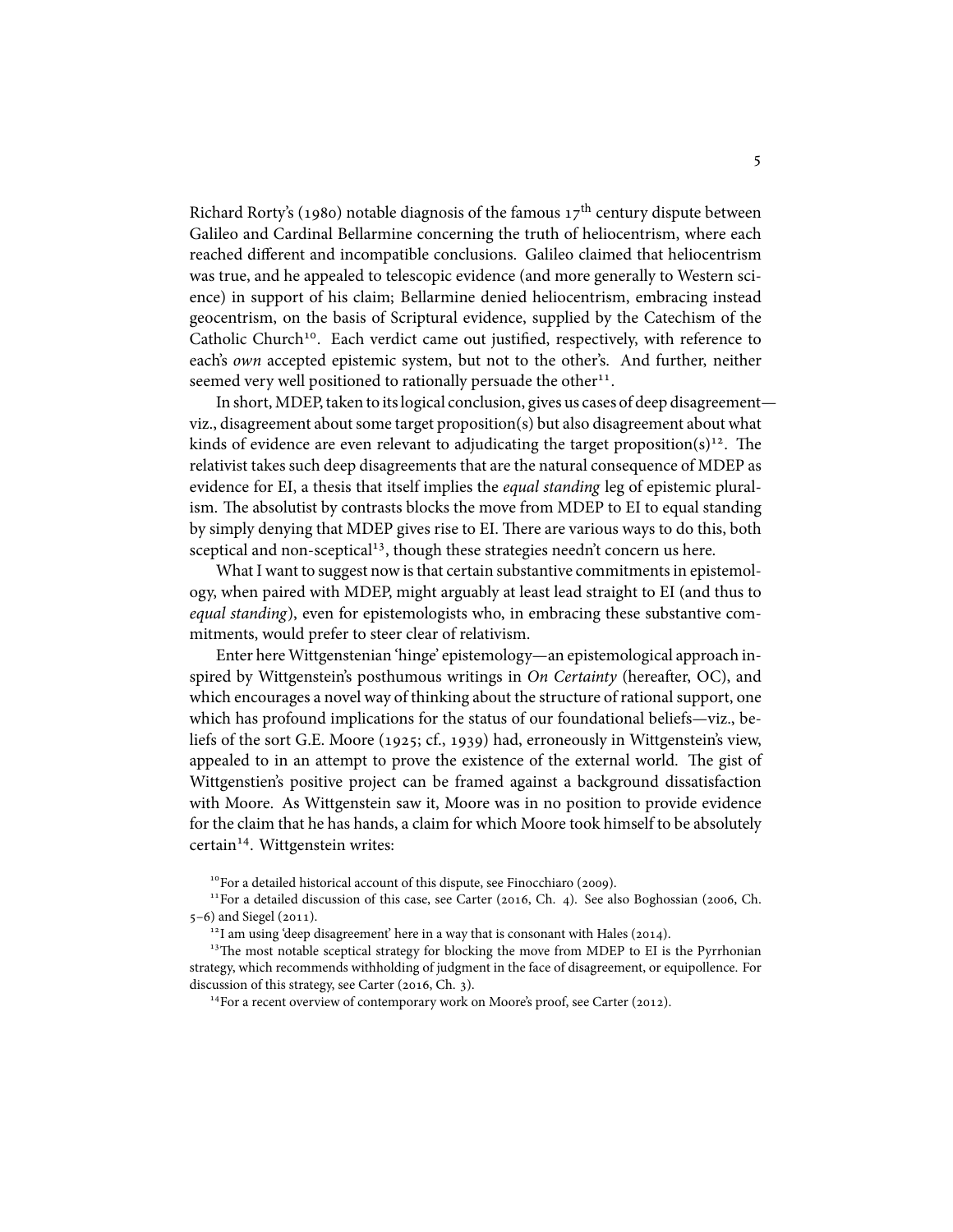My having two hands is, in normal circumstances, as certain as anything that I could produce in evidence for it. *That is why I am not in a position to take the sight of my hand as evidence for it*. (OC, §250, my italics)

If the structure of rational support relations is such that rational support flows from only from what is more certain to what is less certain, but not the other way around, then what is to be said for the epistemic status of those beliefs which are most certain to one? On Wittgenstein's view, such certainties—what he calls 'hinges'—are themselves *arational* (not subject to rational support or doubt<sup>[15](#page-6-0)</sup>) though also entirely necessary for the practice of rational evaluation. As Wittgenstein puts it:

the *questions* that we raise and our *doubts* depend upon the fact that some propositions are exempt from doubt, are as it were like hinges on which those turn … that is to say, it belongs to the logic of our scientific investigations that certain things are *in deed* not doubted.

But it isn't that the situation is like this: We just *can't* investigate everything, and for that reason we are forced to rest content with assumption. If I want the door to turn, the hinges must stay put.  $(OC \S \S 341-3)$ 

As Duncan Pritchard (2015, 66) notes, what emerges from Wittgenstein's thinking about hinge propositions and their role within the practice of rational evaluation is that all rational evaluation is *essentially* local. Call this the *locality of rational evaluation thesis*, which Pritchard articulates as follows:

**Locality of Rational Evaluation Thesis (LRET)**: '[…] all rational evaluation is essentially local, in that it takes place relative to fundamental commitments which are themselves immune to rational evaluation, but which need to be in place for a rational evaluation to occur' (2015, 66).

The descriptive claim MDEP, against a background commitment to LRET, receives a more sophisticated gloss. Call the version of MDEP that is available to proponents of LRET, MDEP+:

**MDEP+**: There are many fundamentally different, genuinely alternative sets of hinge propositions, which are themselves immune to rational evaluation, and which need to be in place for essentially local (i.e., hingerelative) rational evaluation to occur.

<span id="page-6-0"></span><sup>15</sup>Just as hinge propositions cannot be rationally supported, neither can they be rationally doubted (e.g. OC §317, §322, §342); to doubt a hinge proposition would be to at the same time call into question the wider belief system (OC §115, §186). As Wittgenstein notes, 'If someone doubted whether the earth had existed a hundred years ago, I should not understand, for this reason: I would not know what such a person would still allow to be counted as evidence and what not' (OC §231).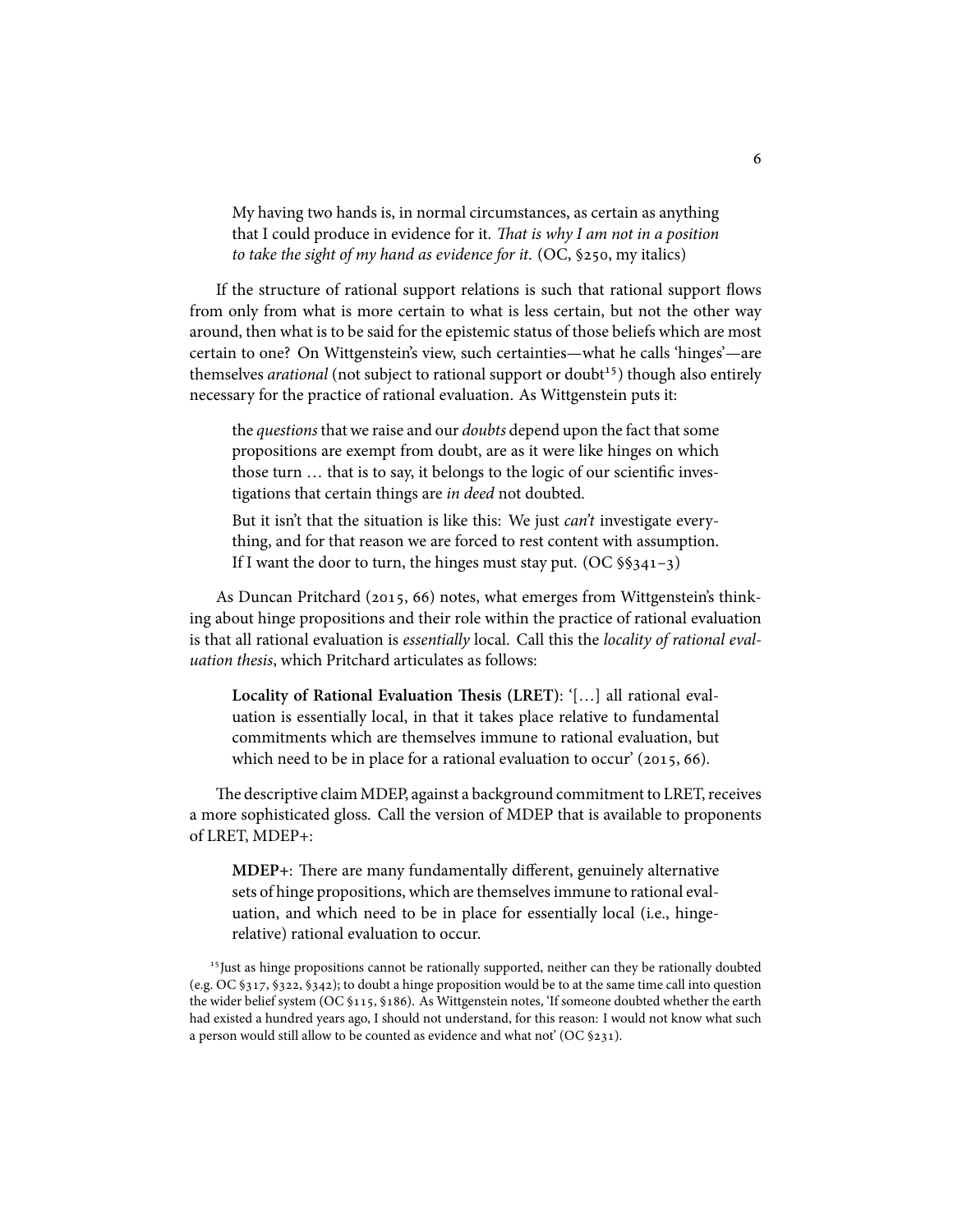It looks very much like, even though MDEP itself doesn't entail EI, MDEP+ *does* entail EI. After all, if rational evaluation is essentially local, and if there are fundamentally different, genuinely alternative sets of hinge propositions, then—in cases of deep disagreements (viz., where a dispute concerns both some first order-proposition as well as what kinds of evidence are even relevant to settling it—it seems as though there would be no rational basis by which either agent could properly persuade the other to revise their view. After all, each would be justified relative to her own (local) set of hinge propositions, which are fundamentally different from one's interlocutor's hinges.

Putting this all together, it looks as though the Wittgenstenian hinge epistemologist, in virtue of embracing the thesis that all rational evaluation is essentially local (LRET), cannot accept moderate descriptive epistemic pluralism—the thesis that 'there are many fundamentally different, genuinely alternative epistemic systems' without also going all in for the more controversial 'equal standing' leg of epistemic pluralism, viz., the leg that is entailed by the epistemic incommensurability thesis, and which insists that there are 'no facts by virtue of which one of these systems is more correct than any of the others'<sup>[16](#page-7-0)</sup>.

If the foregoing is right, then a consequence is that 'hinge' epistemology is *essentially* a relativistic epistemology—and indeed, this is the interpretation that many commentators have preferred<sup>[17](#page-7-1)</sup>. As Annalisa Coliva (2010, 1) has suggested, 'Relativists and anti-relativists alike are nowadays mostly united in considering Wittgen-stein an epistemic relativist'<sup>[18](#page-7-2)</sup>.

However, things on this score might not be so straightforward. In recent work, Duncan Pritchard has defended a creative anti-relativistic manoeuver available to the Wittgenstenian, one that will require that we examine more carefully the relationship between MDEP+ and EI.

# 2. pritchard on descriptive pluralism and radically divergent hinges

MDEP+, to which the Wittgenstenian is committed, insists that there are many 'fundamentally different', genuinely alternative sets of hinge propositions. In §1, we considered some examples of epistemic systems that are not *merely* non-identical (as was implied by weak descriptive epistemic relativism), but whose differences to each other

<span id="page-7-0"></span><sup>&</sup>lt;sup>16</sup>For related discussion on this point, see Coliva (2010a, 188–190) and (2010b, 1–3).

<span id="page-7-2"></span><span id="page-7-1"></span><sup>&</sup>lt;sup>17</sup>See, for example, Rorty 1980; Boghossian 2006; Trigg 1973.

<sup>&</sup>lt;sup>18</sup> See, however, Williams (e.g., 1996; 2007) for the opposite reading of Wittgenstein's epistemology, as a kind of 'antidote' to epistemic relativism. Coliva (2010b) and Pritchard (e.g., 2015, *passim*) also resist the prevailing relativistic reading of Wittgenstein.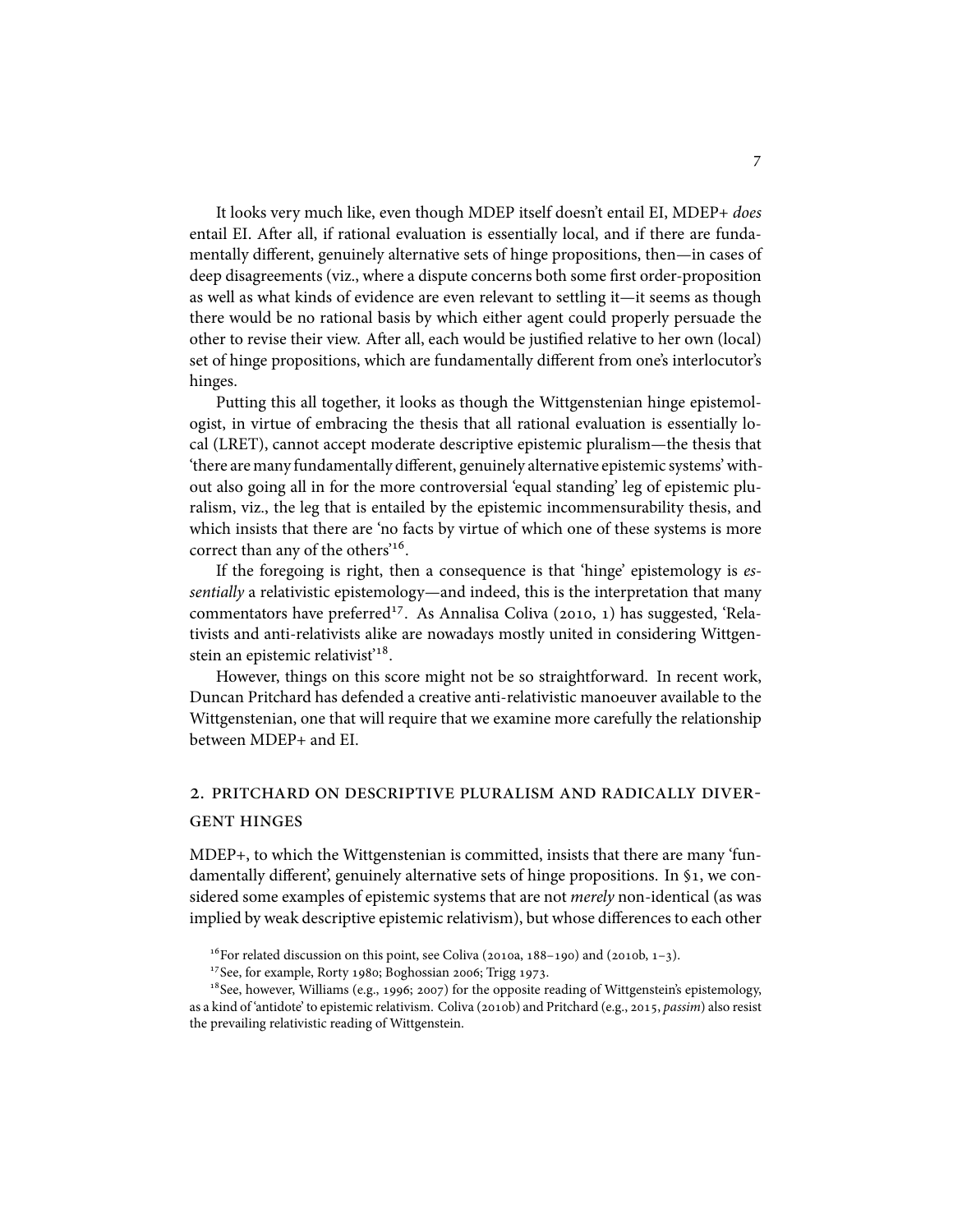and our own are striking. It is this fact that seems incontestable. Although it seems apparent that once MDEP+ is granted, EI looks inevitable, this transition between MDEP+ and EI might be too quick.

As Duncan Pritchard (2015) puts it:

That all rational evaluation takes place relative to hinge commitments is entirely compatible with there being a great deal of overlap in subjects' hinge commitments, *even when they are from very different cultures*. So the question we need to ask is whether there can be *radical divergence* in one's hinge commitments<sup>[19](#page-8-0)</sup> (2015, 109, my italics).

As Pritchard is using 'radical' here and elsewhere (see, e.g., Pritchard 2010, 279– 80), he is taking radical to exclude at least some shared background. MDEP+ is compatible with significant divergence between epistemic systems that are not radically different, in this sense. But given that a shared background could at least potentially be appealed to in the course of rational persuasion, it will take a slightly stronger version of MDEP+ to imply EI (and *a fortiori* equal standing). Call this stronger version MDEP++.

**MDEP++**: There are many *radically* and fundamentally different, genuinely alternative sets of hinge propositions, which are themselves immune to rational evaluation, and which need to be in place for essentially local (i.e., hinge-relative) rational evaluation to occur.

But, Pritchard denies MDEP++. This is important because, if it takes MDEP++, and not merely MDEP+ to commit the hinge epistemologist to EI, then a viable rationale for rejecting MDEP++ allows the hinge epistemologist, who happily embraces LRET, to *reject* the equal standing leg of the epistemic pluralist thesis—viz., the relativistic leg of the thesis—even while maintaining a plausible version of the descriptive leg of the thesis, MDEP+. Pritchard's own rationale for rejecting MDEP++ is grounded in Wittgenstein's own thinking about the necessity of a shared background for the possibility of disagreement. For example, Wittgenstein says:

The truth of my statements is the test of my understanding of these statements. That is to say: if I make certain false statements, it becomes uncertain whether I understand them. (OC, §§80– 81)

In order to make a mistake, a man must already judge in conformity with mankind. (OC, §156)

<span id="page-8-0"></span><sup>19</sup>Pritchard is advancing this claim in criticism of Michael Williams' (1996; 2007) brand of Wittgenstenian contextualism, which Pritchard takes to overlook this point.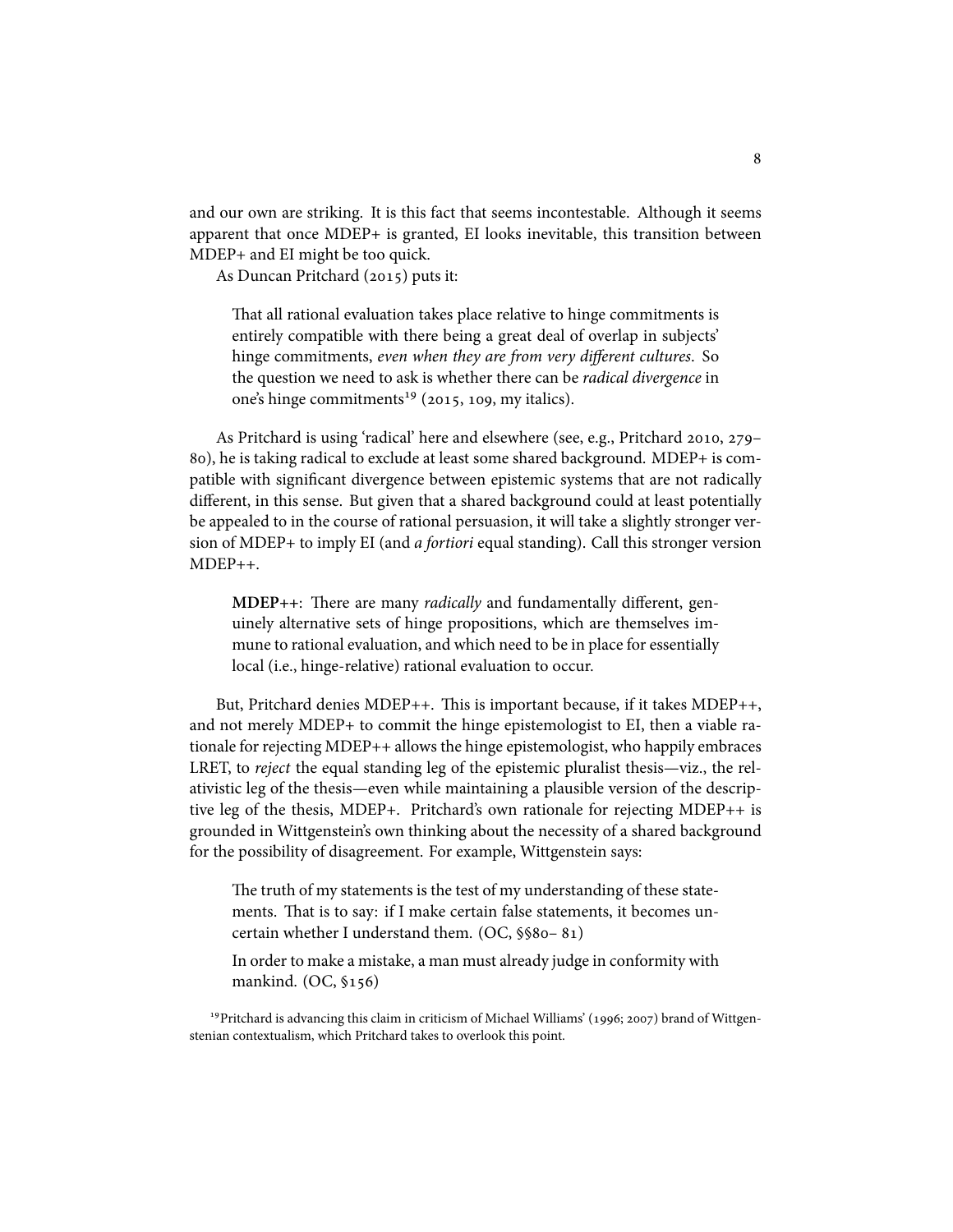In his assessment of these passages, Pritchard remarks:

If this is right, then we can at least count on a dispute between two agents who are intelligible to one another as involving a shared background of beliefs, and hence as having shared hinge commitments (2015, 210).

Furthermore, he adds:

The general idea in play here is a familiar one: that wholesale error in an agent's beliefs or statements is not even intelligible. As Donald Davidson (1983: 432) famously put this point, "belief is in its nature veridical." Such error would thus be a reason for regarding the agent concerned as not being a believer or as not being someone who is making statements in the first place (e.g., it could be a reason to think that the agent is mad). At the very least, wholesale error of this sort would be a reason for thinking that the agent in question is not making the statements that she seems to be making, or doesn't have the beliefs that were previously credited to her.

In summary, the picture that Pritchard offers is one that combines two very different kinds of descriptive claims, so as to yield a nuanced version of descriptive epistemic pluralism that—even for the Wittgenstenian who insists that all rational evaluation is essentially local—arguably does not lead to the epistemic incommensurability thesis. The first descriptive claim, which Pritchard (uncontroversially) takes for granted, is that—for the hinge epistemologist—it must be countenanced that there are fundamentally different sets of hinges; this is a concession of epistemic diversity. The second descriptive claim—one which implies a rejection of MDEP++, is that, at least some shared background must underlie even disputes framed against very different sets of hinges, and such a shared background brings with it possibility conditions for (in principle) rational adjudication of the sort incompatible with EI.

## 3. shared backgrounds and the über hinge commitment

Pritchard's position represents an innovative strategy for reconciling, on the one hand, a concession of epistemic diversity, with, on the other, the Wittgenstenian's contention that all rational assessment is essentially local, *without* devolving into EI and thus to the relatvistic *equal standing* leg of the epistemic pluralism thesis.

But let's take a closer look at the claim relied upon to get this result—viz., that recognising a minimal shared background, even in cases where interlocutors are committed to very different hinges, blocks the passage from MDEP+ (which the hinge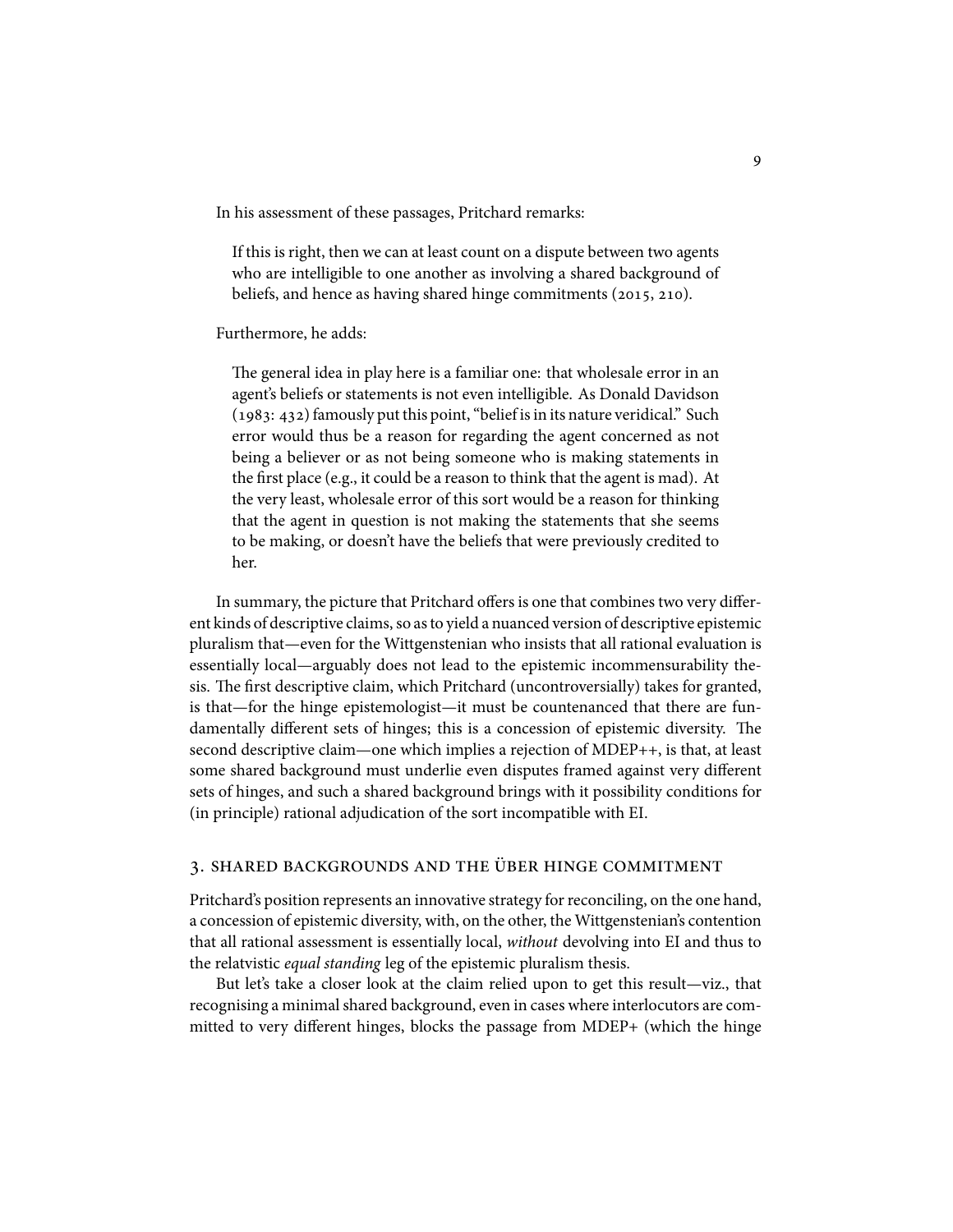epistemologist *is* committed to) to EI. At core, the claim can be pared down to the following *prima facie* plausible idea: that a shared background supplies conditions for possible rational adjudication. Put another way: for two interlocutors, A and B, and dispute D, D is not in principle rationally inadjudicable for A and B if there is some shared background, B, which is a necessary precondition for D.

I think this is more or less right. However, in recent work, I've criticised a version a special case of this general claim–not by rejecting it outright, but by opting for a mod-ification of it<sup>[20](#page-10-0)</sup>. I want to briefly review my proposed modification and then outline how it influences Pritchard's strategy. To this end, just imagine a dispute between say—a Western scientist, and a member of the Yaohnanen tribe considered in §1 (i.e., the tribe that is convinced Prince Phillip is a divine being). Suppose we grant Pritchard the broadly Davidsonian point that any meaningful disagreement between the scientist and the Yaohnanen requires at least some shared background. Let's imagine that the scientist the leader of the Yaohanen (call them Cy and Yao, respectively) attempt to rationally dispute the claim that Prince Phillip is divine. Cy insists that there is no scientific evidence that Phillip is divine. Yao appeals to Yaohanen folk legend, according to which a 'pale-skinned' (Phillip is Caucasian) son of a mountain spirit is said to have travelled to a faraway land (e.g., England), married a powerful woman (in this case, Queen Elizabeth) and then returned to them (Phillip visited the island of Vanatu in 1974). Prince Phillip seemed to the Yaohnanen to fit these criteria to a tee. Of course, Cy rejects that Yaohanen folk lore is relevant to the truth of the proposition that Phillip is divine, and the Yaohanen think it clearly is. As things stand, rational persuasion looks unpromising.

In a case like this one, it's important to note that *merely* identifying certain points of agreement between Cy and Yao needn't be sufficient for demonstrating the possibility that rational adjudication is possible in light of their respective starting points. Suppose, in the dialectical situation described, it is pointed out to both parties that there is some epistemic norm both are happy to accept—viz., a tautological norm that says *Infer A from A.* Both Cy and Yao can agree that such a norm is appropriately neutral between them. However, it's not yet evident that this fact is significant *visà-vis* whether the two parties could rationally adjudicate their dispute. The reason is that such norm, though appropriately neutral, is not appropriately *discriminatory* in the sense that such a norm would fail to favour one position over the other; as such, it would plausibly fail play the kind of role that it would need to in order to facilitate bringing interlocutors locked in an otherwise irreconcilable position into a (non-question-begging) resolution. There is another side to this coin: a norm (or proposition) that that does very well in the 'discriminatory role' will plausibly fail to be

<span id="page-10-0"></span><sup>20</sup>See Carter (2016, Ch. 4).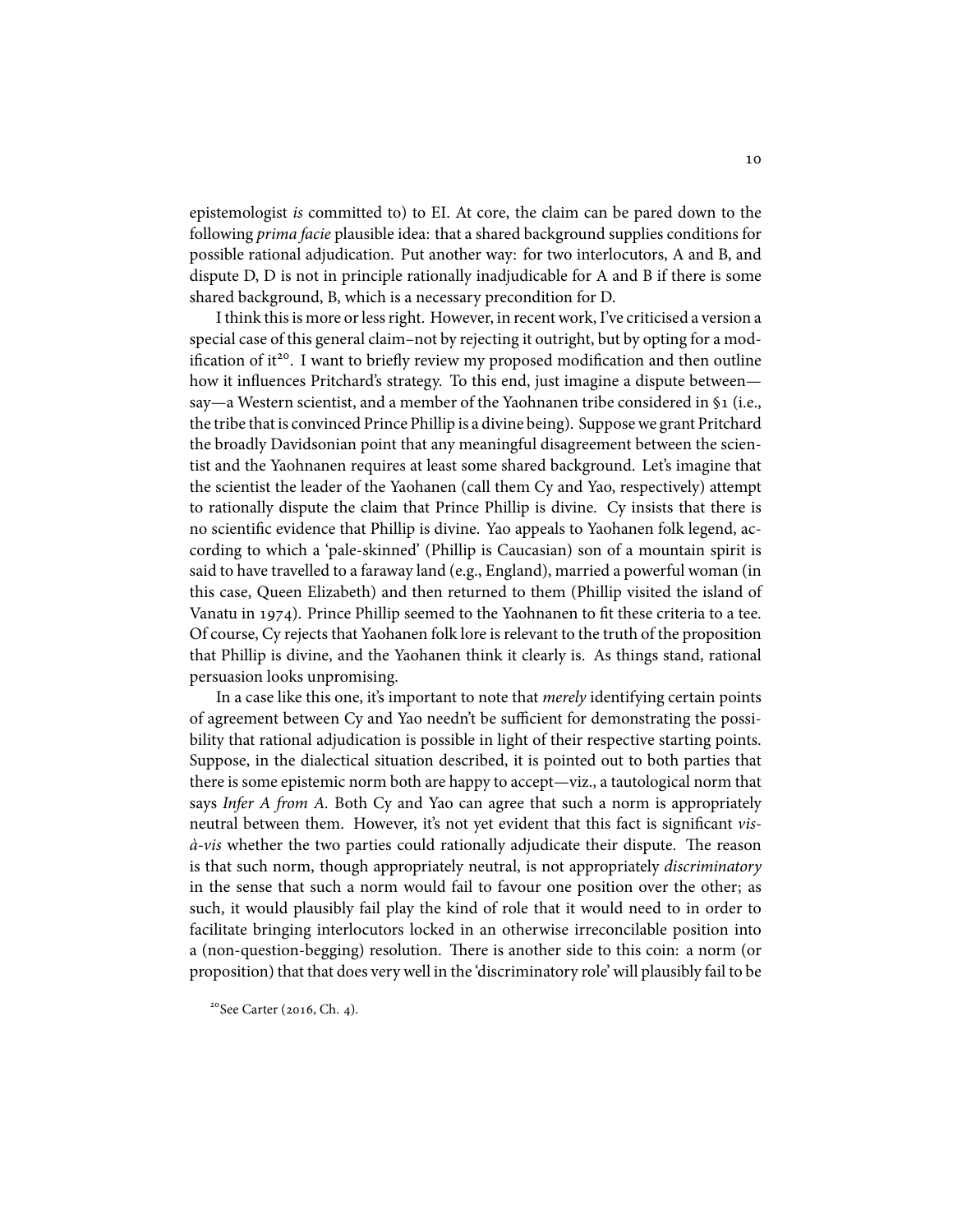appropriately neutral, and thus is not something that can by the lights of both parties be introduced into a shared background<sup>[21](#page-11-0)</sup>.

The lesson to be learned is that for two interlocutors, A and B, who antecedently accept very different hinges, and dispute D, D is possibly rationally inadjudicable for A and B *even if* there is some shared background, B, which both A and B are free to appeal to. Relevant to whether rational adjudication would be possible in such a circumstance is what, specifically, is shared in the background. It's not clear that the kind of shared background that is implied by Pritchard's Davidsonian line will be enough to vouchsafe the possibility of rational adjudication in such circumstances; this is because it's unclear whether what would be secured in such a background would be appropriately discriminatory, in the sense just articulated. And if that's right, then it becomes less clear whether MDEP++ can be rejected by the hinge epistemologist on broadly Davidsonian grounds.

The dialectic at this point can be summarised as: the challenge for the Wittgenstenian who wants to (i) concede substantial epistemic diversity (of the sort captured by MDEP+) while embracing LERT (that rational evaluation is essentially local) without also accepting the epistemic incommensuraility thesis (and a fortiori, *equal standing*) that seems to follow from these claims, will be to show how MDEP++ is false. MDEP++, recall, says that there are many *radically* and fundamentally different, genuinely alternative sets of hinge propositions, which are themselves immune to rational evaluation, and which need to be in place for essentially local (i.e., hinge-relative) rational evaluation to occur. I've argued that the Davidsonian line embraced by Pritchard, which involves merely highlighting that some shared background is a necessary precondition for even seemingly deep forms of disagreement, is insufficient for demonstrating the falsity of MDEP++ because it is in principle compatible with MDEP++.

Interestingly, Pritchard's recent anti-sceptical work (e.g., 2015, Ch. 4) reveals a further possible anti-relativistic move that the hinge epistemologist could make at this juncture, one that appeals to what Pritchard calls an *über hinge commitment.* Pritchard's *über hinge* strategy might appear promising even if the Davidsonian line was not for the Wittgenstenian who wishes to reject the EI-entailing MDEP++. Pritchard articulates the notion of an über hinge (in connection to ordinary hinge commitments) as follows:

[...] closer inspection of this apparently heterogeneous class of hinge commitments reveals that they all in effect codify, for that particular person, the entirely general hinge commitment that one is not radically and fundamentally mistaken in one's beliefs. Call this commitment the *über*

<span id="page-11-0"></span><sup>21</sup>See Carter (2016, §4.3) for a more detailed presentation of this point.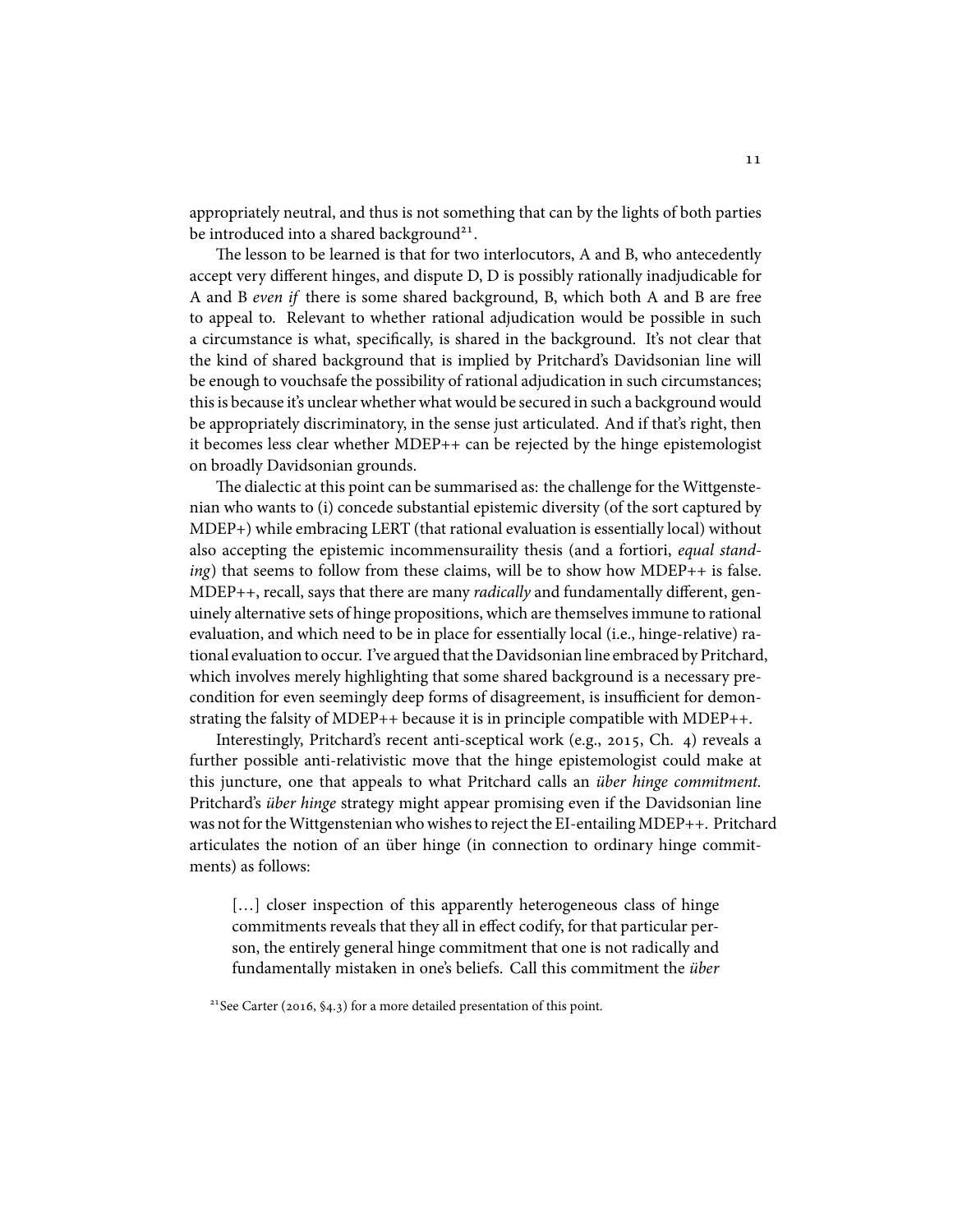*hinge commitment*, and call the proposition endorsed by the über hinge commitment the *über hinge proposition*.

Perhaps, if as Pritchard elsewhere (e.g., 2015, 206) puts it, 'A commitment to the absence of […] systematic deception is […] a plausible manifestation of one's general über hinge commitment', we could locate a very specific item that will be in any shared background *beyond* whatever must be in the shared background between interlocutors simply (*a la* Davidson) for genuine disagreement to be meaningful. After all, we can imagine champions of very different epistemic systems failing to *radically* diverge (in the sense relevant to MDEP++) simply because their shared commitment to regarding themselves as not radically deceived might generate for them a stock of mutually recongnisable propositions, some of which could (perhaps) be not only appropriately neutral but appropriately discriminatory *vis-à-vis* their epistemic disagreement.

Or course, one line of criticism to this strategy proceeds as follows: for the *überhinge* strategy to be better-positioned than the Davidsonian strategy for rejecting MEDP++, further argument is needed for why shared commitment to the *über-hinge proposition* (on behalf of both parties representing very different epistemic systems) is such that, by appealing to it, rational adjudication of the dispute would be possible. Without additional 'proof of concept', the epistemic-incommensurability-entailing MDEP++ seems to remain at least potentially on the table as a plausible commitment of the hinge epistemologist (given her acceptance of LRET).

There might, however, be a further problem for such a strategy. Here it will be helpful to consider how a recent worry raised by Crispin Wright's (2012) to an anti-sceptical strategy employed by Annalisa Coliva (2012) could potentially be 'redeployed' as a challenge for advancing the über-hinge strategy as an 'anti-relativistic' strategy on behalf of the hinge epistemologist. Here's Wright (2012):

if it really were constitutive of our conception of rational empirical enquiry to assume that there is an external material world, then there should be a kind of unintelligibility about a sceptical challenge to the rationality of this assumption which would be at odds with the sense of paradox created by the best sceptical arguments that challenge it. There is, it seems to me, an implicit tension in the very notion that elements which are constitutive of a concept—which belong primitively to its identity and are not sustained by other features of it—should be sufficiently opaque to be controversial and apparently vulnerable to philosophical challenge. If *free* action, to take a parallel example, is, conceptually constitutively, simply action performed with a sense of freedom, for normal human reasons,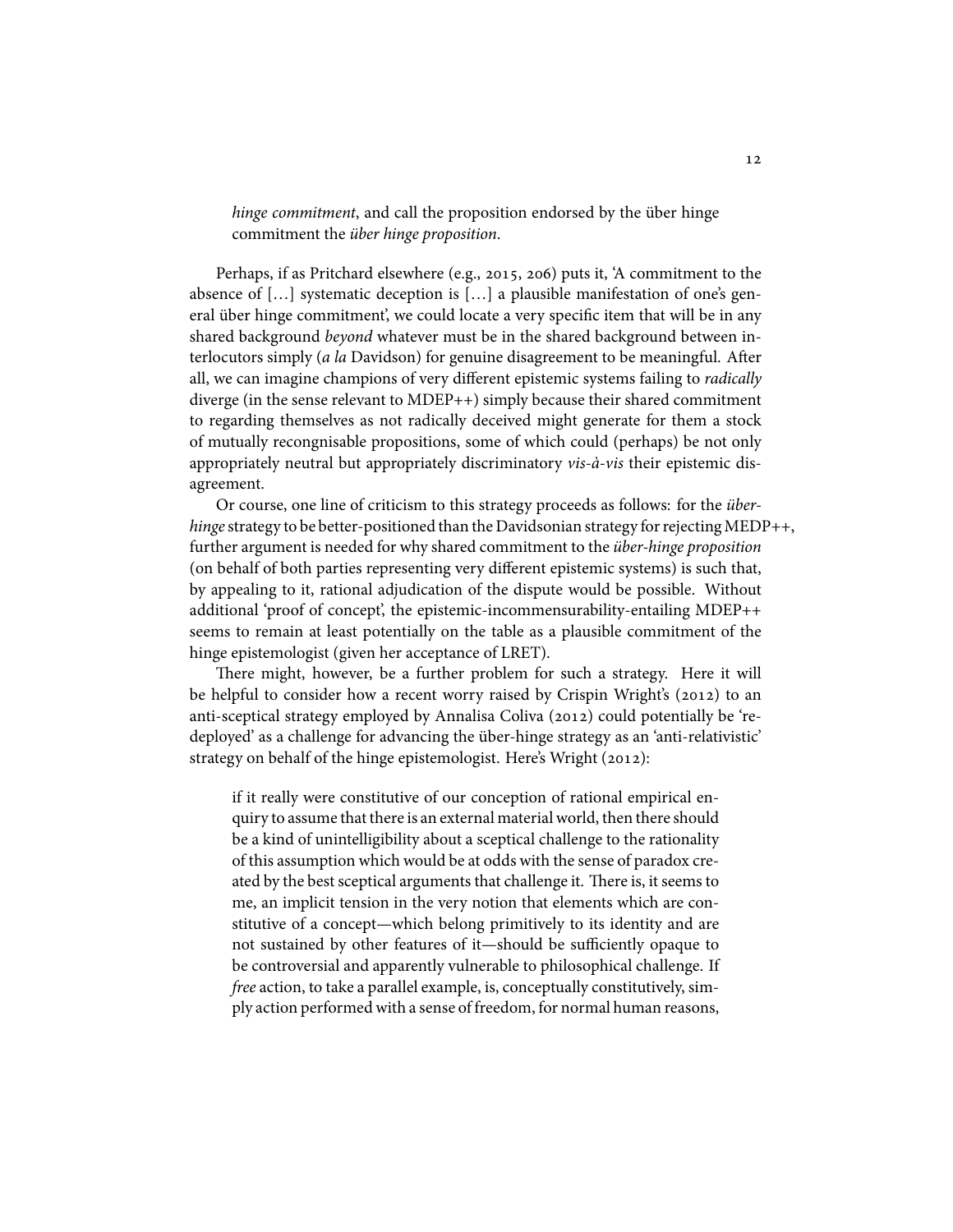without external force or duress, why does anyone feel the familiar kind of challenge posed by determinism as any kind of problem? (2012, 479)

Here, Wright submits as problematic any anti-sceptical strategy that renders unintelligible something that appears to be intelligible. In this case, Wright is taking it that a sceptical challenge to the assumption that there is an external world is at least intelligible, and it is *ceteris paribus* problematic if a given anti-sceptical strategy fails to preserve this. Note that I am here taking no stand as to whether Coliva's own antisceptical strategy, to which Wright is levelling this critique, actually succumbs to it. Rather, I want to register the desideratum being highlighted here as a valid one.

I want to now consider that the worry Wright poses to Coliva (framed in terms of this desideratum) can potentially be recast as a worry for the *über hinge* strategy, in so far as it is meant to block the move from descriptive to controversial epistemic pluralism, *via* a rejection of MDEP++. To this end, let's take as a starting point that, just as the sceptical problem is an intelligible one (one that raises a genuine philosophical tension), so likewise is the problem of epistemic relativism. That is, there is, as anti-relativist Paul Boghossian (2001) sums it up, '[…] a serious difficulty seeing how there could be objectively valid reasons for belief, a difficulty that has perhaps not been adequately faced up to in the analytic tradition' (2001, 1). But, if it really were constitutive of the practice of rational assessment (as per the über-hinge strategy) that certain hinges be in common between even the most radically different epistemic systems, then there would be a kind of unintelligibility about the relativist's challenge, construed as a challenge to vindicate rational assessment as objective (in a manner incompatible with the 'equal standing' leg of epistemic pluralism). To the extent that this concern is on the right track, an über-hinge styled rationale for rejecting MDEP++ will need to be paired with an accompanying story for how the problem posed by epistemic relativists is as intelligible as it seems.

## 4. non-relativistic 'hinge' epistemology? some further thoughts

Thus far, I have not commented on the vexing question of what is *distinctive* of a philosophical position rightly called epistemic relativism. Rather, I've simply noted that the more provocative (non-descriptive) leg of the epistemic pluralism thesis (no facts by virtue of which any epistemic system is more correct than any of the others) is often taken to be feature of epistemic relativism. Indeed, most self-ascribed epistemic relativists have embraced this thesis<sup>[22](#page-13-0)</sup>.

<span id="page-13-0"></span><sup>22</sup>See, for example, Richard Rorty (1980; 1989), Ian Hacking (1982), Paul Feyerabend (1975) and Thomas Kuhn (1962) among others.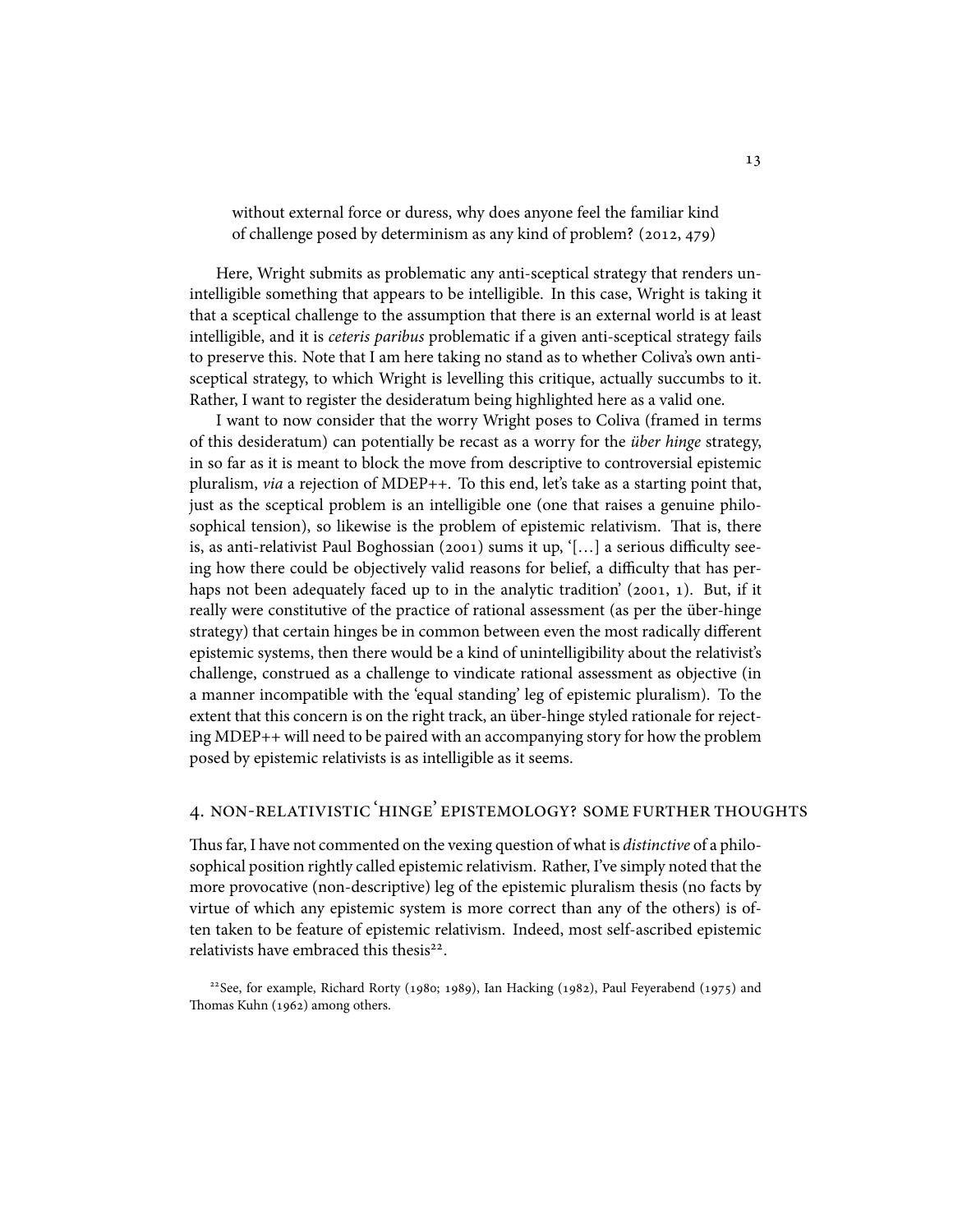However, I want to close by considering how—potentially at least—the hinge epistemologist could actually welcome MDEP++, and thus embrace EI along with the 'equal standing' leg of the epistemic pluralist thesis, all while maintaining that doing so is not sufficient for being an epistemic relativism of a genuinely philosophically interesting sort. This suggestion perhaps sounds bizarre initially, but to appreciate how it might go, it will require that we look more carefully at Boghossian's epistemic pluralist thesis, as it stands embedded (along side an epistemic non-absolutist thesis and an epistemic relationist thesis) within the wider position Boghossian defines as epistemic relativism, as follows:

#### **Epistemic Relativism (Boghossian's Formulation)**

A. There are no absolute facts about what belief a particular item of information justifies. (*Epistemic non-absolutism*)

B. If a person, S's, epistemic judgments are to have any prospect of being true, we must not construe his utterances of the form

"E justifies belief B"

as expressing the claim

*E justifies belief B*

but rather as expressing the claim:

*According to the epistemic system C, that I, S, accept, information E justifies belief B*. (*Epistemic relationism*)

C. There are many fundamentally different, genuinely alternative epistemic systems, but no facts by virtue of which one of these systems is more correct than any of the others. (*Epistemic pluralism*)

The matter of whether this is in fact the right way to characterise the epistemic relativist's core insight—as a conjunction of these three claims—has been a matter of contemporary dispute. In particular, MacFarlane (2014) and Wright (2008) have called into doubt Boghossian's inclusion of the *epistemic relationist* thesis, and whether its inclusion can satisfactorialy preserve the difference between relativism proper and contextualism.

Consider that epistemic contextualists (e.g., DeRose 1992; 2009) insist that the extension of "knows" or "justified" in attributions of the form "S knows that p" or "S is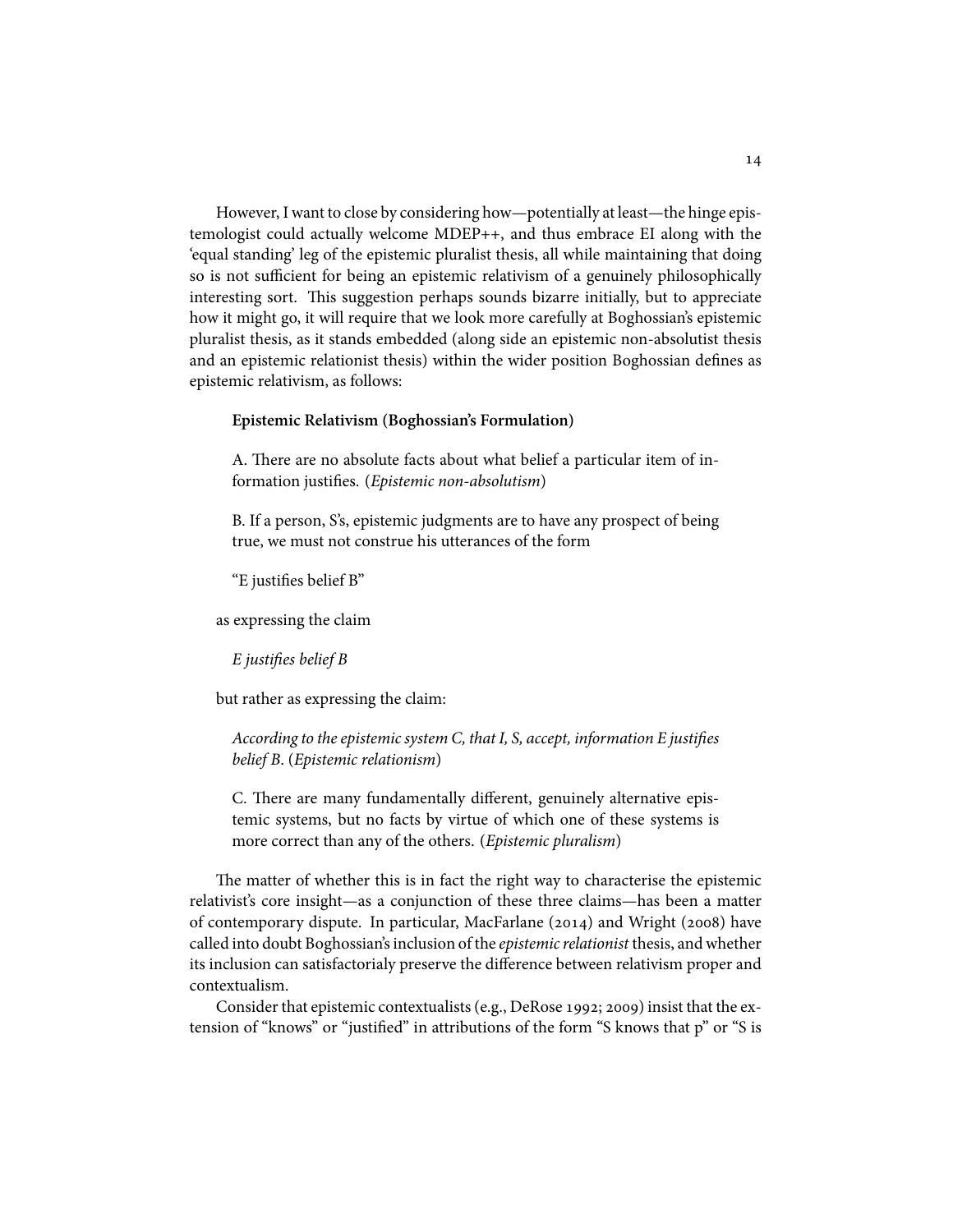justified in believing P" varies with the context in which these terms are used, and accordingly sentences that attribute these terms can express different propositions and have different truth-conditions in different contexts (of use). However, while contextualists agree that knowledge/justification ascribing sentences do not get a truth value, *simpliciter*, but only relative to a 'standards parameter' whose value is supplied by the context in which they are used, contextualists are happy to agree that justification/knowledge ascribing sentences have their truth values *absolutely*. That is to say, once the value of the relevant standards parameter is supplied (i.e., in the case of attributor contextualism, the standards operant in the attributor's context), there is a once-and-for-all answer to the question of whether a given justification/knowledge attribution is true.

According to MacFarlane, this is what a proper relativist denies. On MacFarlane's brand of epistemic relativism about "knows", whether a particular use of a knowledgeascribing sentence, e.g., "George knows he has a hand" is true depends on the epistemic standards at play in the *assessor*'s context–viz., the context in which the knowledge ascription is being assessed for truth or falsity. But, given that the very same knowledge ascription can be assessed for truth or falsity from indefinitely many perspectives, when I say that George knows he has a hand, what I've said does not get a truth value absolutely, but only relatively<sup>[23](#page-15-0)</sup>.

Against this background, we can see that—if the hinge epistemologist opts for MacFarlane's way of thinking about what makes a philosophical position relativistic in an interesting sense, there is at least some scope for her to embrace *both* legs of the epistemic pluralist thesis while at the same time purporting to avoid relativism (proper) by simply embracing (along with epistemic pluralism) the epistemic relationism thesis that MacFarlane takes to disqualify Boghossian's epistemic relativist from being a relativist, proper (MacFarlane (2014, 33, fn. 5) reads Boghossian's relativist as a contextualist). On the resulting view, the Wittgenstenian can insist that rational assessment is essentially local in the sense that knowledge/justification attributions do not get truth values independent of local hinges that supply the relevant standards, but that once these standards are supplied, knowledge/justification attributions get their truth-values absolutely.

MacFarlane's characterisation of relativism in terms of assessment-sensitivity is controversial, and it's unclear whether the hinge epistemologist would be satisfied by this characterisation of the landscape in the first place (or, satisfied enough to advert to it in justifying how a hinge epistemologist's commitment to both legs of the epistemic pluralist thesis might be taxonomised as contextualism rather than relativism). I simply register this point as a means of showing the full scope of the hinge epistemologist's options in the face of the original dilemma. The original dilemma for the hinge

<span id="page-15-0"></span><sup>&</sup>lt;sup>23</sup>See Carter (2016, Ch. 7; 2017) for further discussion of these differences.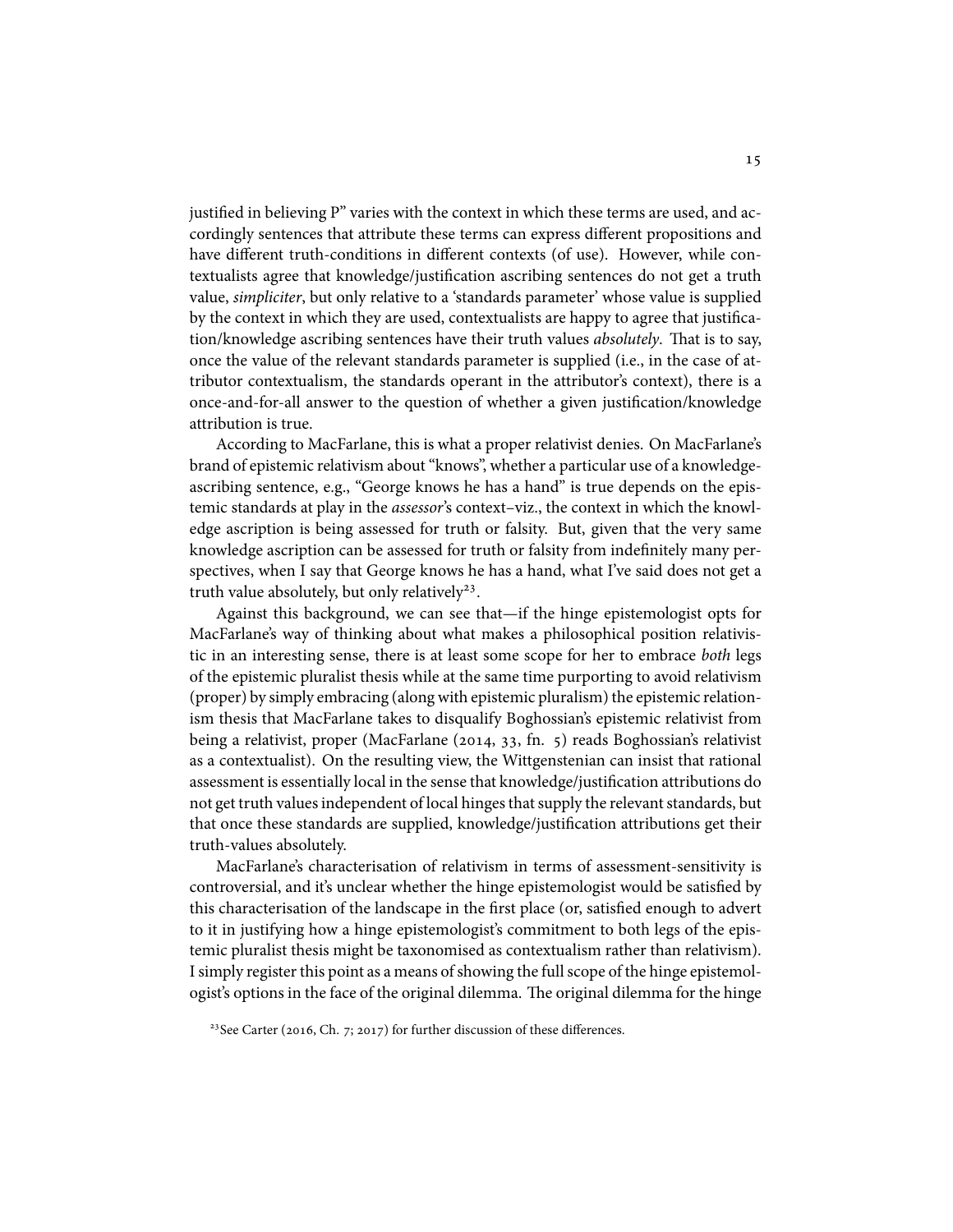epistemologist—viz., either reject (as Pritchard has) some version of descriptive epistemic pluralism or embrace the most provocative leg of the pluralist thesis—remains I think one of the most vexing issues facing hinge epistemologists who are convinced that rational assessment is a local affair while at the same time put off by the prospect of full-blown relativism.

### **REFERENCES**

- Baghramian, Maria, and J. Adam Carter. 2015. 'Relativism'. In *Stanford Encyclopaedia of Philosophy*, edited by Edward N. Zalta, Fall 2015, 1–46. [http://plato.stanford.](http://plato.stanford.edu/entries/relativism/) [edu/entries/relativism/](http://plato.stanford.edu/entries/relativism/).
- Boghossian, Paul. 2001. 'How Are Objective Epistemic Reasons Possible?' *Philosophical Studies* 106 (1): 1–40.
	- ——– 2006. *Fear of Knowledge: Against Relativism and Constructivism*. Oxford University Press.
- Carter, J. Adam. 2012. 'Recent Work on Moore's Proof '. *International Journal for the Study of Skepticism* 2 (2): 115–44.
- ——– 2016. *Metaepistemology and Relativism*. London: Palgrave Macmillan.
	- ——– 2017. 'Epistemological Implications of Relativism.' In J.J. Ichikawa (Ed.) *Routledge Handbook of Epistemic Contextualism*, Taylor and Francis.
- Cassam, Quassim. 2016. 'Persuasion and Unlearning'.
- Coliva, Annalisa. 2010a. *Moore and Wittgenstein: Scepticism, Certainty, and Common Sense*. Palgrave Macmillan.
- ——– 2010b. 'Was Wittgenstein an Epistemic Relativist?' *Philosophical Investigations*  $33(1): 1-23.$
- ——– 2015. *Extended Rationality: A Hinge Epistemology*. Palgrave.
- Davidson, Donald. 1983. 'A Coherence Theory of Truth and Knowledge'. In *Kant Oder Hegel?*, edited by D. Henrich. Stuttgart: Klett-Cotta.
- DeRose, Keith. 1992. 'Contextualism and Knowledge Attributions'. *Philosophy and Phenomenological Research*: 913–29.
	- ——– 2009. *The Case for Contextualism: Knowledge, Skepticism, and Context, Vol. 1*. Oxford: Oxford University Press.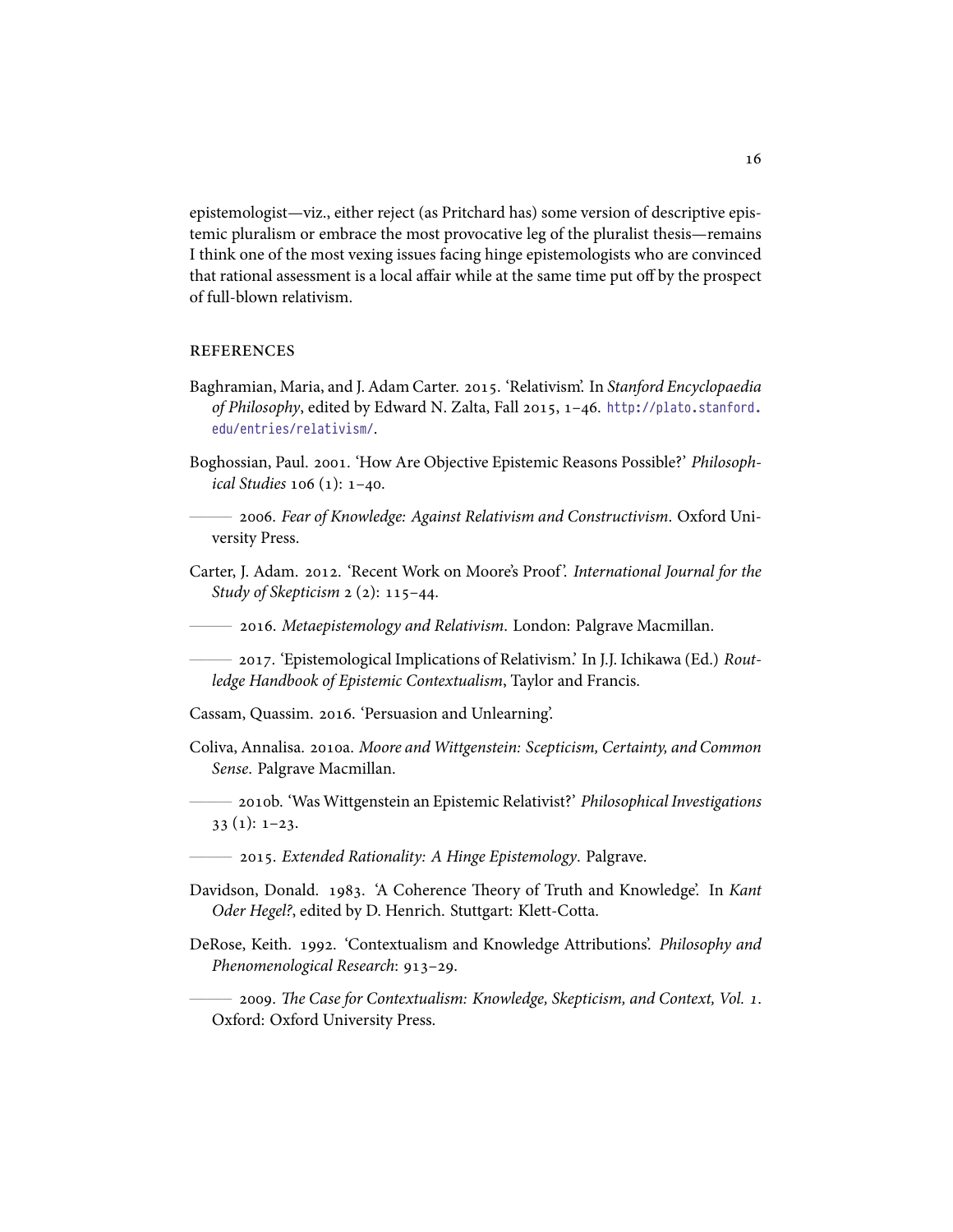Feyerabend, Paul. 1975. *Against Method*. London: Verso.

Finocchiaro, Maurice A. 2009. 'The Galileo Affair'. *Physics World* 84.

- Hacking, Ian. 1982. 'Language, Truth and Reason'. *In Rationality and Relativism*, 48–66.
- Hales, Steven D. 2014. 'Motivations for Relativism as a Solution to Disagreements'. *Philosophy* 89 (01): 63–82.
- Kuhn, Thomas. 1962. *The Structure of Scientific Revolutions*. Chicago: University of Chicago Press.
- MacFarlane, John. 2014. *Assessment Sensitivity: Relative Truth and Its Applications*. Oxford University Press.
- ——– 2010. 'Relativism and Knowledge Attributions'. In *Routledge Companion to Epistemology*, edited by S. Bernecker and D. Pritchard. London: Routledge.

Moore, George Edward. 1925. *A Defence of Common Sense*. Allen & Unwin.

——– 1939. 'Proof of an External World'. *Proceedings of the British Academy* 25 (5): 273–300.

Pritchard, Duncan. 2009. 'Defusing Epistemic Relativism'. *Synthese* 166 (2): 397–412.

- ——– 2010. 'Epistemic Relativism, Epistemic Incommensurability, and Wittgensteinian Epistemology'. In *A Companion to Relativism*, edited by Steven D Hales, 266–85. Wiley Blackwell.
- ——– 2015. *Epistemic Angst*. Oxford University Press.
- Rachels, James. 2003. *The Elements of Moral Philosophy*. 4th ed. McGraw-Hill.
- Rorty, Richard. 1980. *Philosophy and the Mirror of Nature*. Princeton, N.J.: Princeton University Press.
- ——– 1989. *Contingency, Irony and Solidarity*. Cambridge: Cambridge University Press.
- Siegel, Harvey. 2011. 'Epistemological Relativism: Arguments Pro and Con'. In *A Companion to Relativism*, edited by Steven Hales, 199–218. Wiley Online Library.
- Sinha, Chris, Vera Da Silva Sinha, Jörg Zinken, and Wany Sampaio. 2011. 'When Time Is Not Space: The Social and Linguistic Construction of Time Intervals and Temporal Event Relations in an Amazonian Culture'. *Language and Cognition* 3